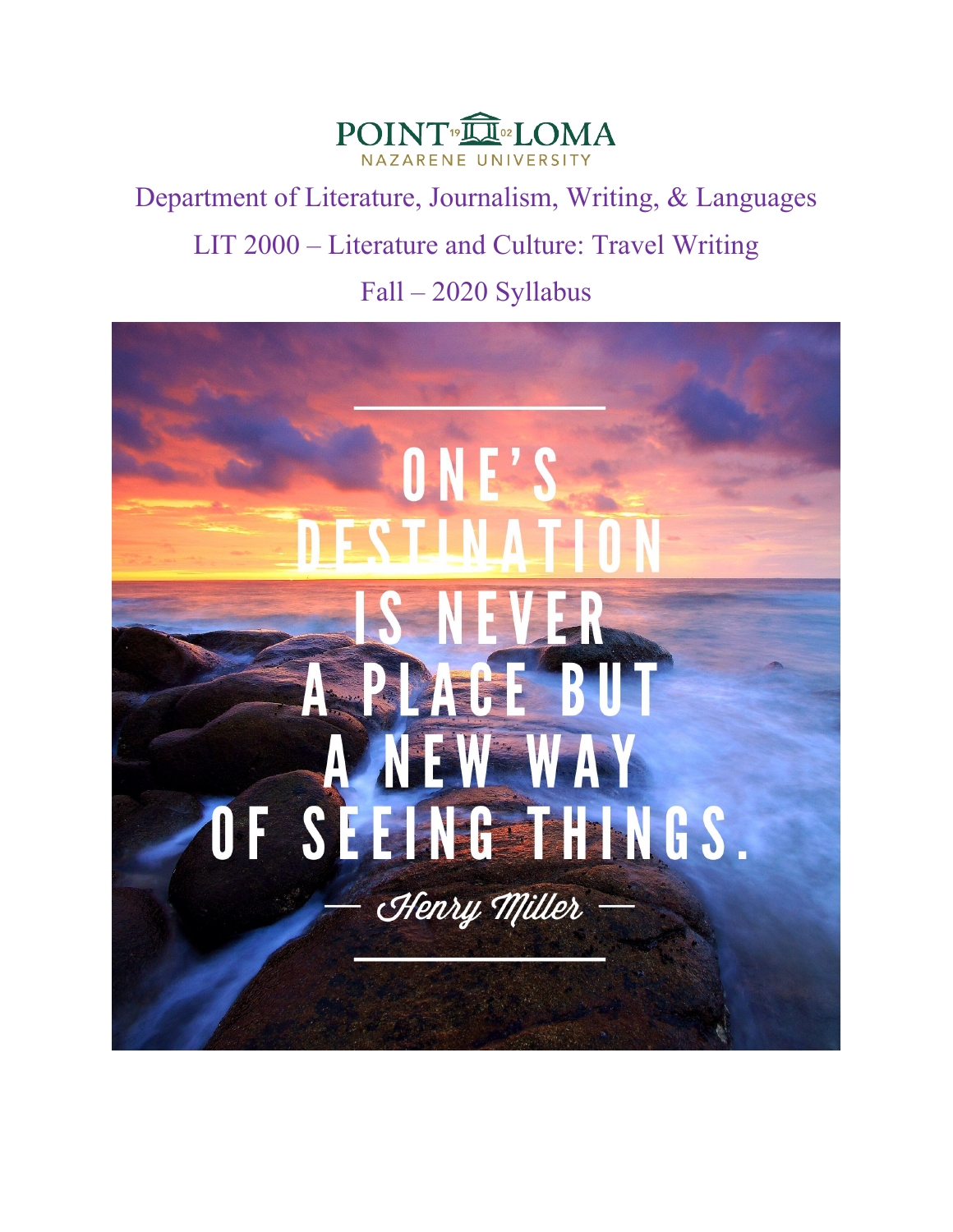**Professor**: Candice Genine Simmons, MA, PhD **Email**: [caprifoglio@gmail.com](mailto:caprifoglio@gmail.com) **Phone:** 401 749-9749 **Office Hours:** Wednesday, and by appointment

# **INTRODUCTION**

LIT 2000 is a course approved for credit in the General Education program of PLNU. Its content is designed to help students meet General Education Learning Outcome 2b Students will understand and appreciate diverse forms of artistic expression." The Learning Outcome will be measured by the Reflective Essay which will ask students to select appropriate course material and respond to the following prompt: "In what ways and to what degree has this literary work (novel, play, poem, short story, essay, creative nonfiction, film) impacted your cultural perspectives, AND what connections have you made between this work and other university courses and/or your own life experience?"

## **UNIVERSITY GENERAL EDUCATION MISSION STATEMENT**

PLNU provides a foundational course of study in the liberal arts informed by the life, death, and resurrection of Jesus Christ. In keeping with the Wesleyan tradition, the curriculum equips students with a broad range of knowledge and skills within and across disciplines to enrich major study, lifelong learning, and vocational service as Christ-like participants in the world's diverse societies and cultures.

# **COURSE LEARNING OUTCOMES**

The aspired "learning outcome" for you, a student in this course – Literature and Culture (LIT 2000) – is that by the end of this course you will be enabled to:

- 1. Closely read and critically analyze texts in their original languages and/or in translation;
- 2. Recall, identify and use fundamental concepts of literary study to read and discuss texts, e.g.,
	- a. Standard literary terminology
	- b. Modes/genres of literature
	- c. Elements of literary genres
	- d. Literary periods (dates, writers, characteristics, and important developments)
	- e. Contemporary critical approaches
	- f. Extra-literary research

3. Analyze the social, cultural, ethnic, gendered, and/or historical contexts of the works and their authors, and connect the texts with your own lives.

4. Create (synthesis, evaluation) detailed and informed textual analysis of literary works employing secondary sources and applying concepts of literary study and literary theory.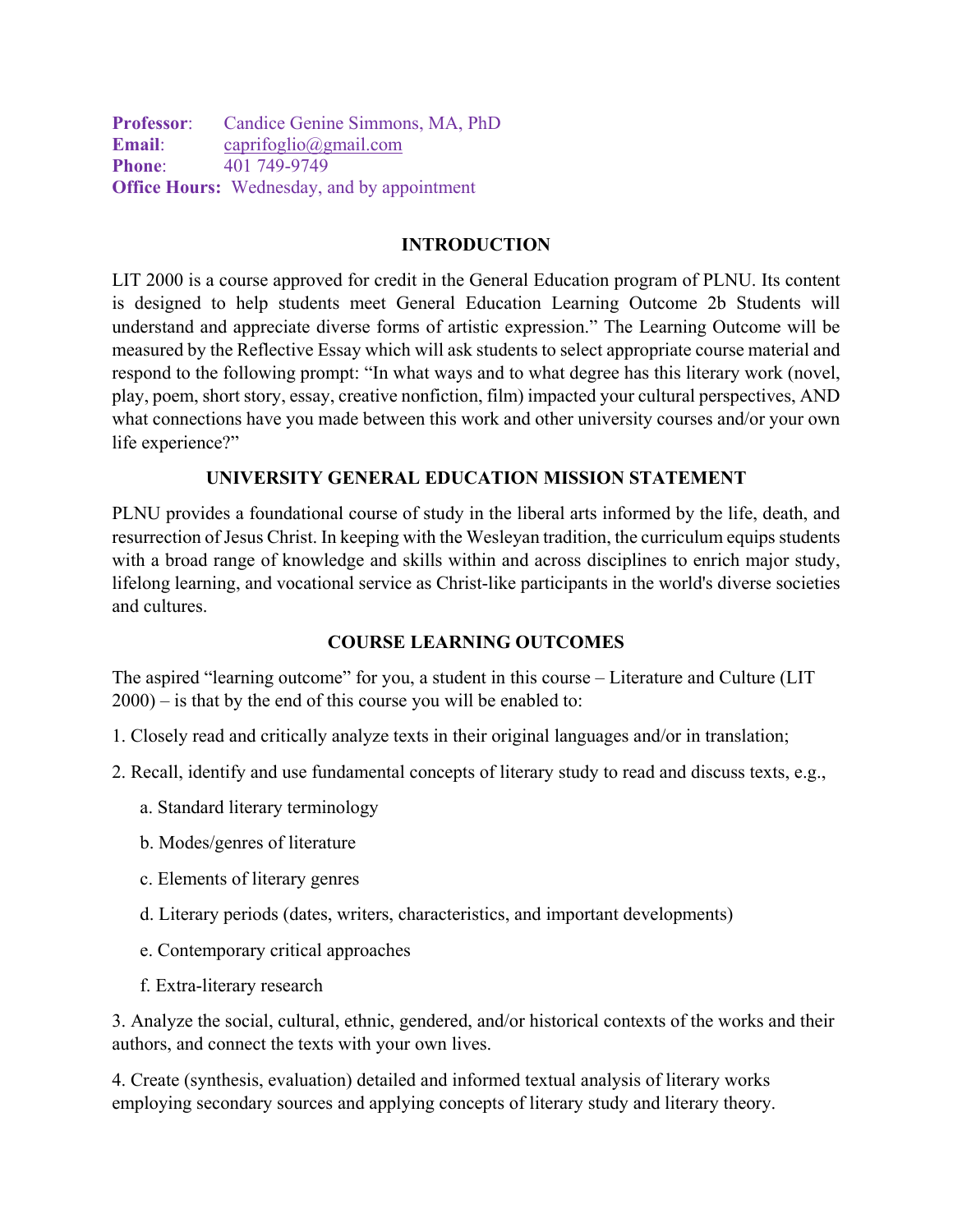#### **A WORD TO THE STUDENT FROM THE PROFESSOR**

Literature 2000, Literature and Culture, is a general education course designed to acquaint you, the student of higher education, with selective works on the specific focus of this section: Travel Writing. LIT2000 varies from section to section. By including this course in a common educational experience for undergraduates, the faculty of P.L.N.U. support the pursuit of personal awareness and skill development, focusing on the analytical, communicative, and quantitative skills necessary for successful living in society.

### **SUGGESTED TEXTS**

We will be reading various texts over the course of the semester, all of which can be found online.

 $So...$ 

WHY read travel writing, you ask? Importantly, each work has something significant to contribute to our understanding about the essence of life, society, God, the world, man and woman, and the interwoven relationships each has with the other. In other words, these works are "stories" about you and me and the complex, problematic, yet beautiful and exciting world in which we live. Our syllabus is a careful blend of classic meets contemporary. In 2020, reading about travel writing is perhaps even MORE important, since our travel experiences are limited. In the words of Dr. Seuss…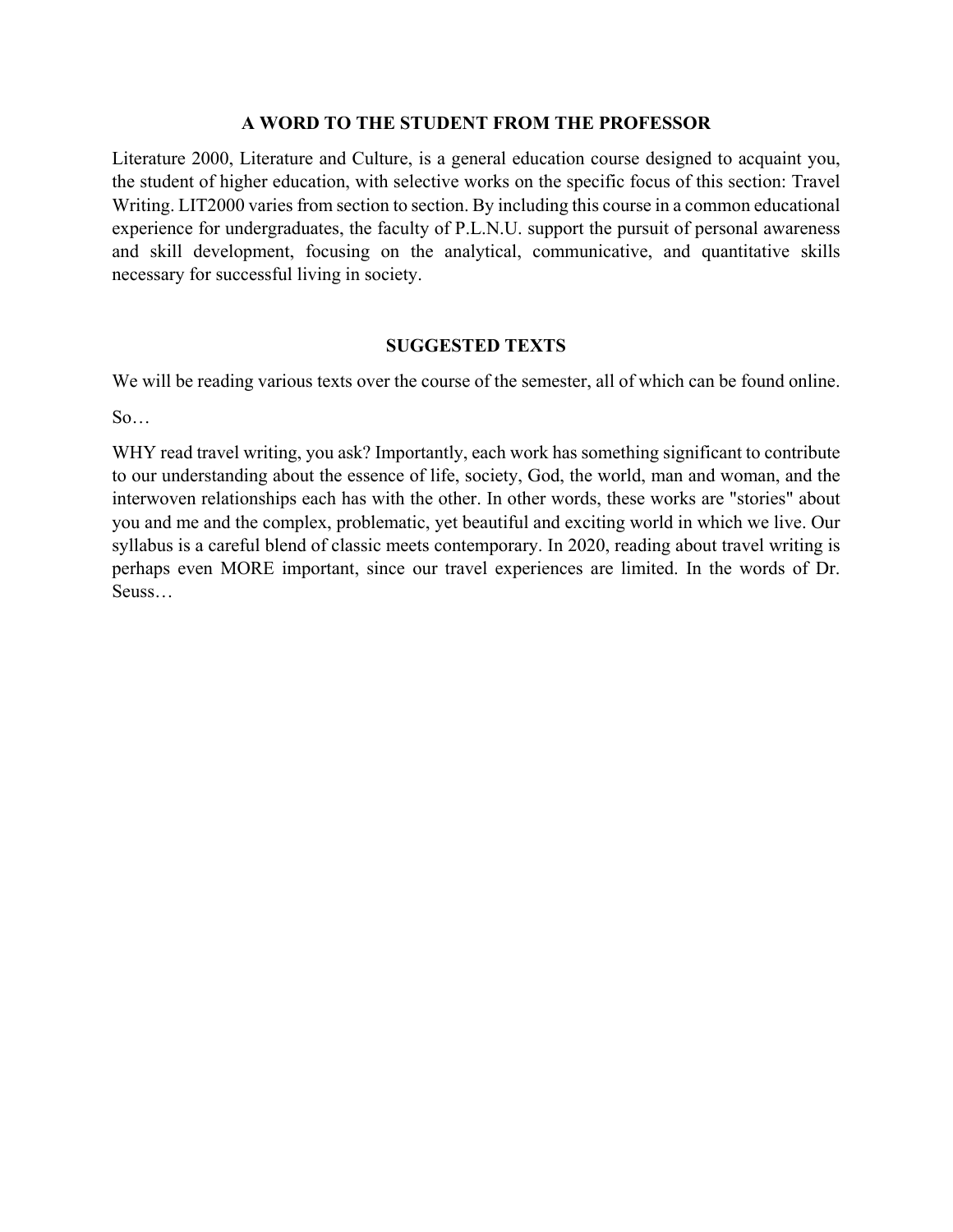

In order to properly gain insight and appreciation into these works, you may well find it necessary to read each work thoughtfully and then to review what you have read. By engaging in this practice, you will be training yourself to read with an ever increasing level of comprehension, a skill that you will take with you throughout your future life both as a reader (of any type of literature including the Bible) and as a viewer of other media forms, such as the film medium. Critical thinking and framing, as we will be doing together, will be an important contribution to your life in whatever field you may find yourself. To test your understanding of any respective work, you should discipline yourself to retell [verbally and pictorially] work in your own mind. If you can do that [i.e., if you can see (visualize) it], you will not only know the story, you will also be able to the work when we subject it to our class discussion. Such an approach is especially recommended for those students who desire a grade which would indicate superior achievement and mastery of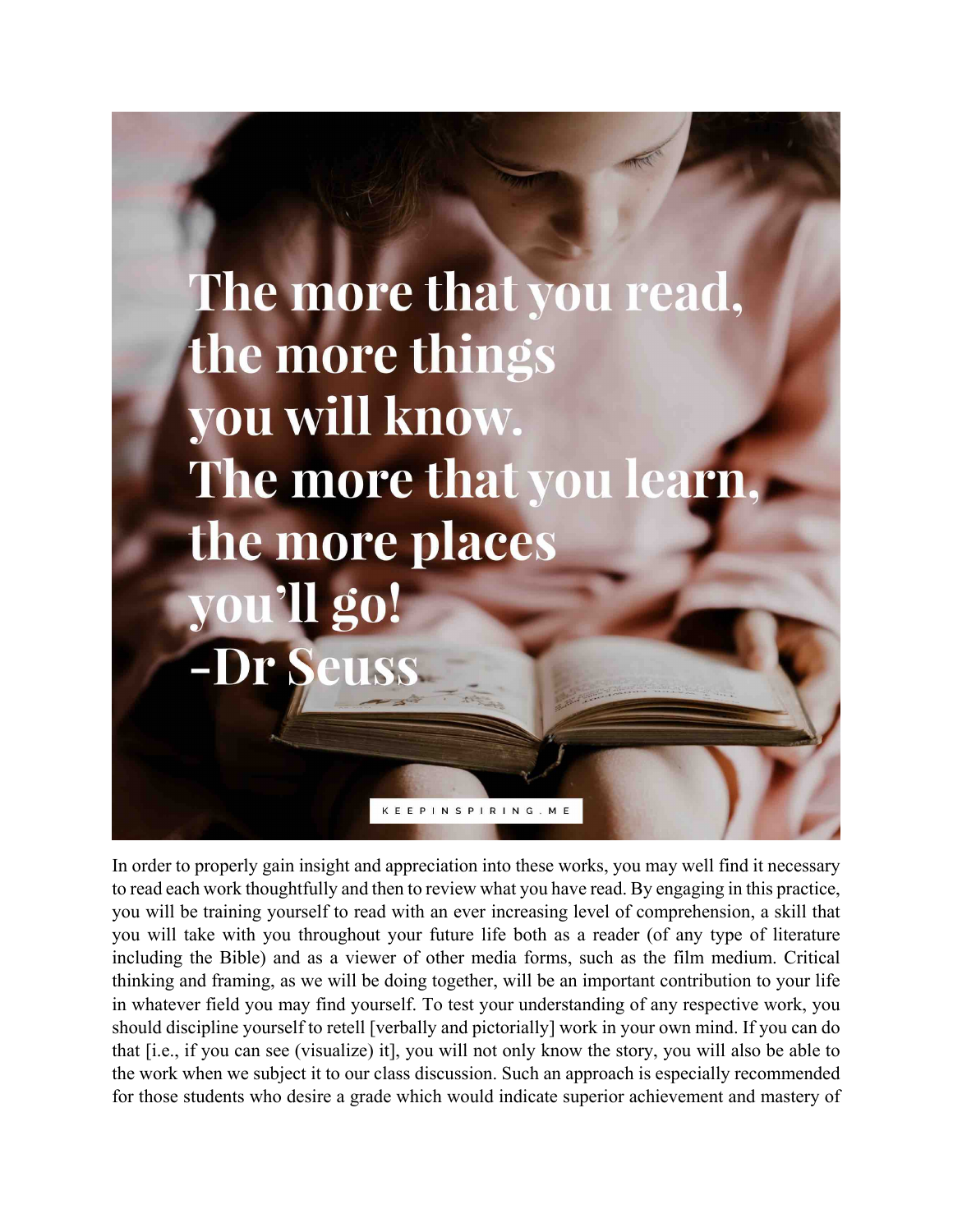the material handled in this course. Finally, this course is designed to help you grow both intellectually and spiritually, and also to assist you in coming to a deeper understanding and love of God, of yourself and of others, as well as of the world we live in, thereby enriching your life while also preparing you for a life of continued learning and thought.

Weekly Sequence of Instruction - subject to change

#### Week 1

Course Introduction, Objectives, Glossary. Literary terminology Read Hemingway's "Hills Like White Elephants"

#### Week 2

Read Bradbury's "A Sound of Thunder"

#### Week 3

Read excerpt from Fuguet and Martinez *Road Story* (a graphic novel) NOTE: 10 PAGES IN TOTAL<http://wordswithoutborders.org/graphic-lit/from-road-story>

### Week 4

Read O'Brien's "The Things They Carried"

#### Week 5

Read Kerouac's On the Road, Chapter 2 only <http://p.iplsc.com/-/00070IPJY9D5LK3Q.pdf>

#### Week 6

Read Fitzgerald's "Babylon Revisited"

#### Week 7

Read Fitzgerald's "The Offshore Pirate"

#### Week 8

MID-TERM EXAM (Submitted online)

#### Week 9

Read Jon Krakauer *Into the Wild*, Author's Note and Chapter 1 only (please note some usage of expletives) <https://therustyquill.files.wordpress.com/2013/09/into-the-wild.pdf>

## Week 10

Read Forster's *A Room with a View*, Chapter 1 only <https://www.gutenberg.org/files/2641/2641-h/2641-h.htm>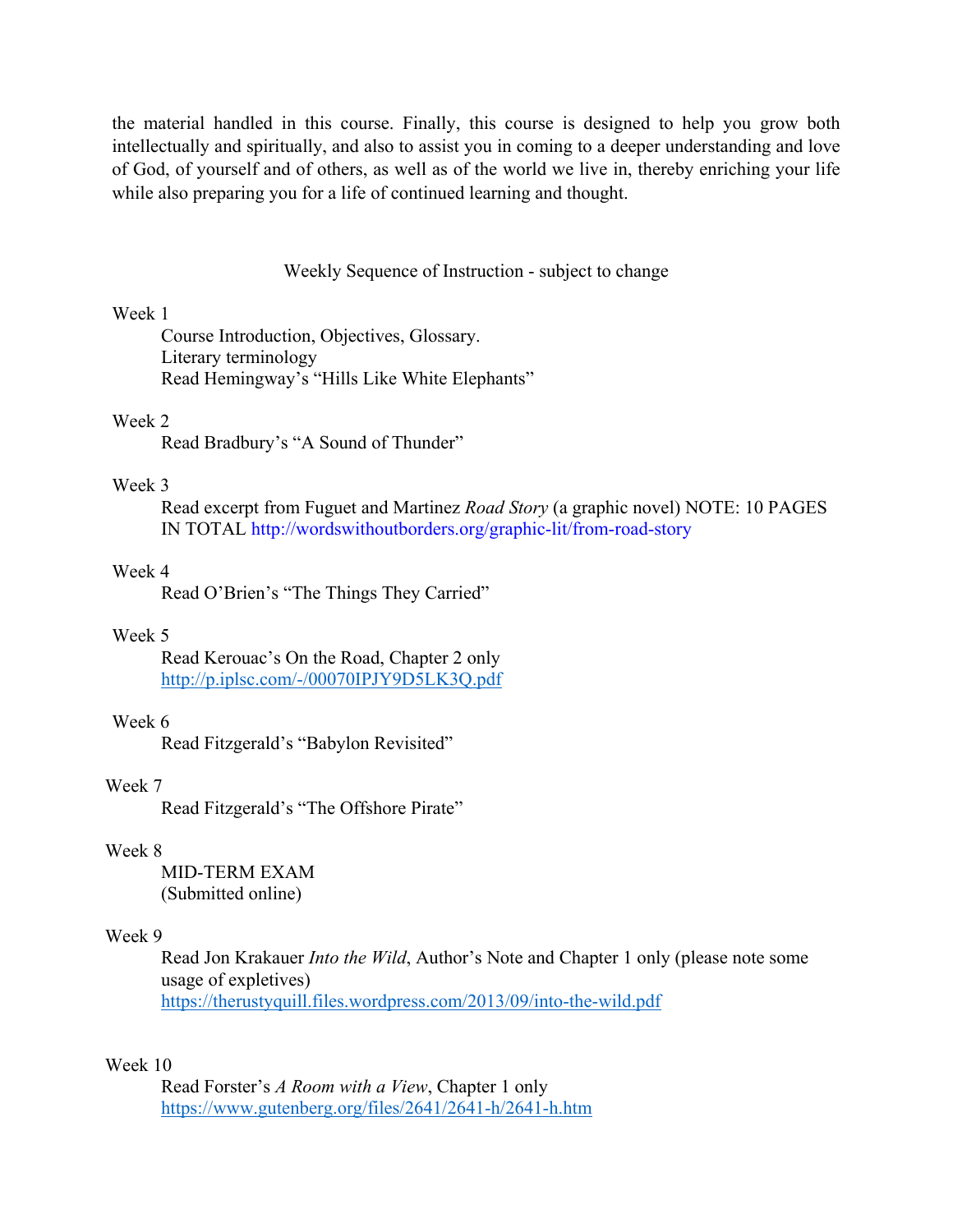# Week 11

Read John O'Donohue's "For the Traveler" <https://www.awakin.org/read/view.php?tid=2191>

# Week 12

Read Field's "If Once You Have Slept on an Island" <https://allpoetry.com/If-Once-You-Have-Slept-On-An-Island>

## Week 13

Read Robert Frost's "The Road Not Taken" and "Stopping by Woods on a Snowy Evening"

# Week 14

Final draft of Final paper due

#### Week 15

Virtual Office Hours

# Week 16

Final course takeaways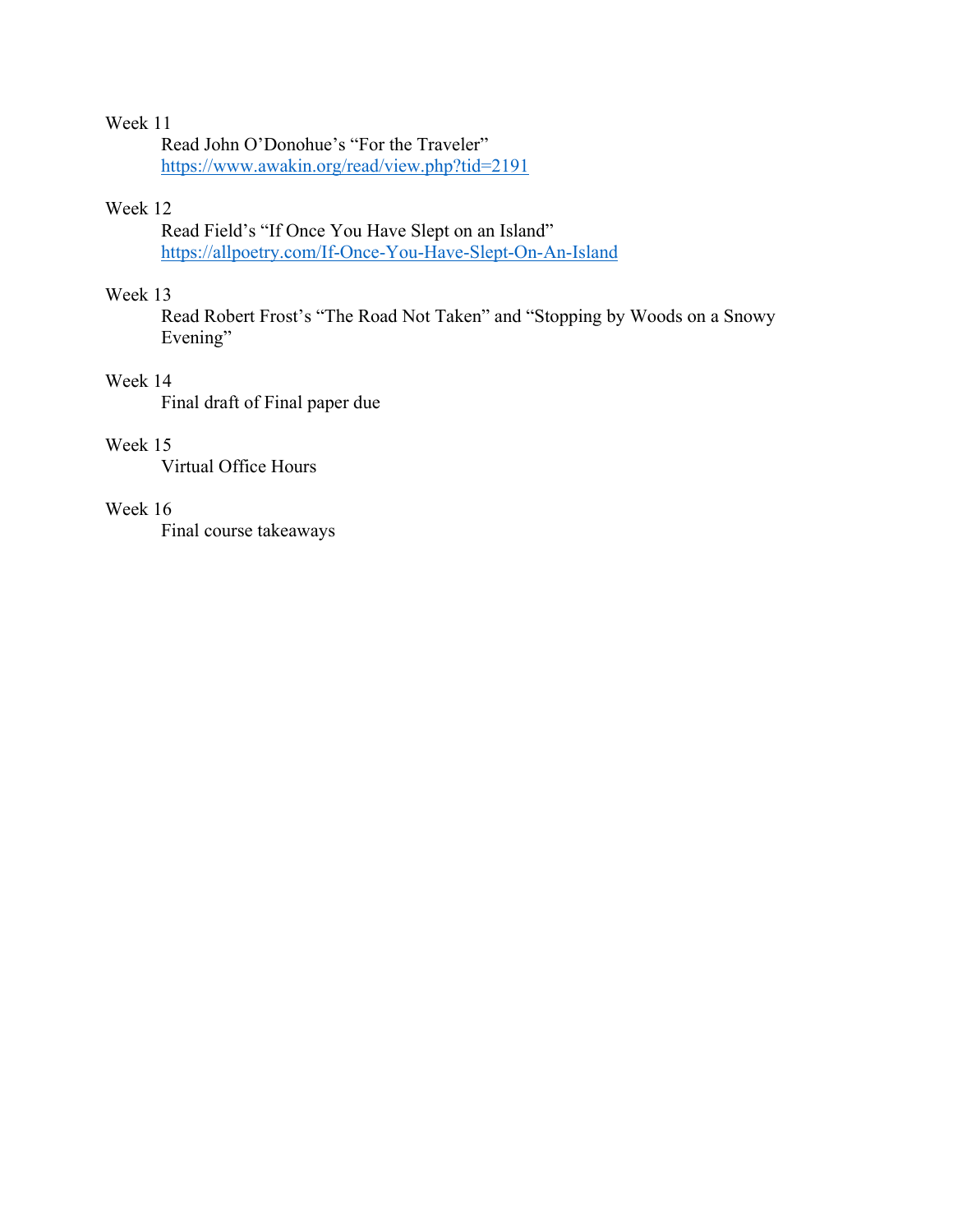### **GRADING**

*The grade you receive in this course is based on the following criteria:* 

- 1) the quizzes 20
- 2) the mid-term 20
- 3) the final project 20
- 4) participation (homework, group work, class discussion boards and engagement) 40

The mid-term will cover the first eight - plus weeks of the term; the final paper will be due the last day of class. Quizzes cover the assigned reading for any given day and are objective in nature, geared to reward you for having read the material when assigned. You will have approximately 14 quizzes, which will result in an average quiz grade.

## **ACADEMIC ACCOMMODATIONS**

While all students are expected to meet the minimum standards for completion of this course as established by the instructor, students with disabilities may require academic accommodations. At Point Loma Nazarene University, these students are requested to file documentation during the first two weeks of the semester with the Academic Support Center (ASC), located in the Bond Academic Center. This policy assists the University in its commitment to full compliance with Section 504 of the Rehabilitation Act and the Americans with Disabilities Act. Section 504 (a) prohibits discrimination against students with special needs and guarantees all qualified students equal access to and benefits of PLNU programs and activities. Once the student files documentation, the ASC will contact the student's instructors and provide written recommendations for reasonable and appropriate accommodations to meet the individual learning needs of the student.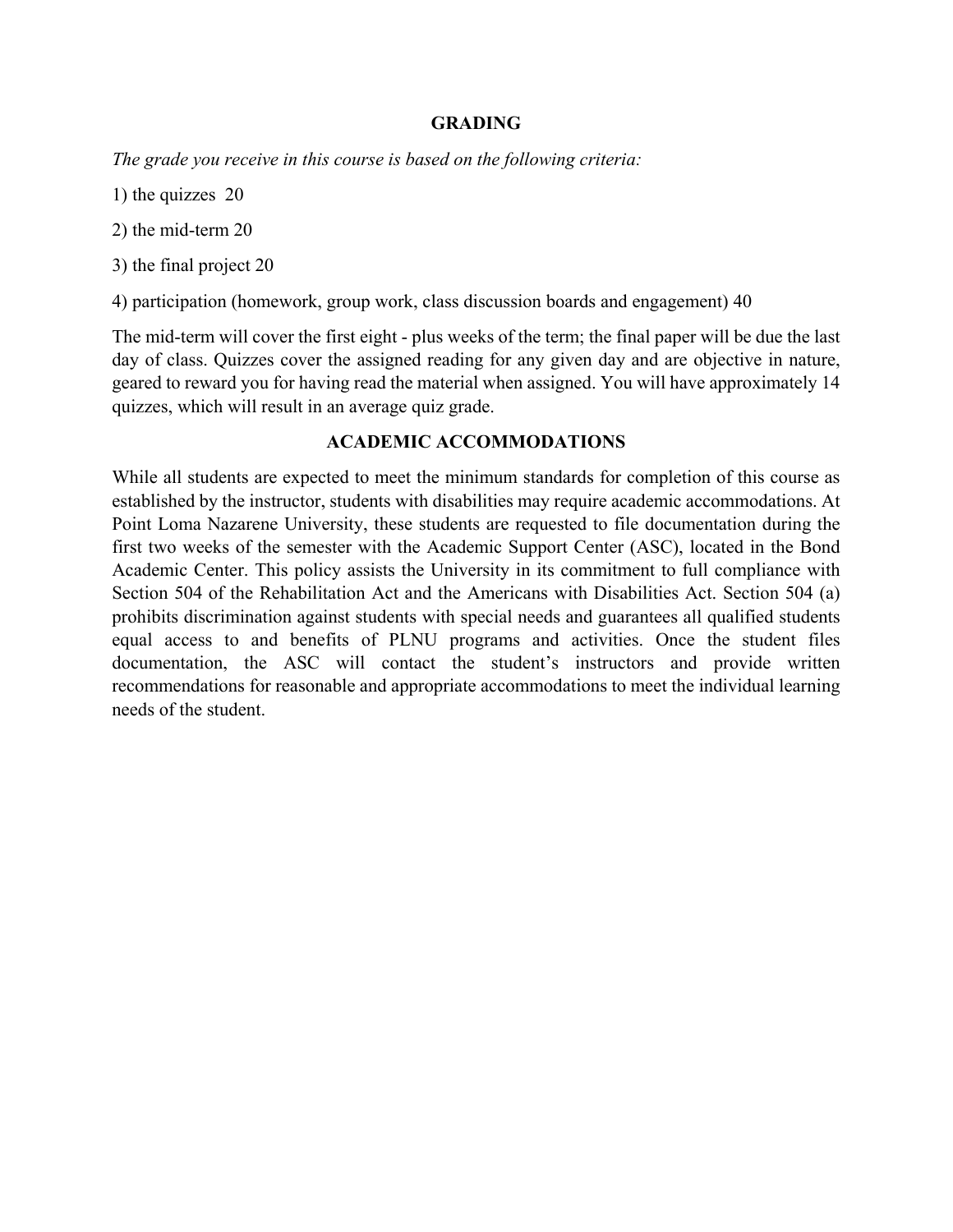**Instructions:** Choose one work from our course readings that has impacted your understanding and appreciation of cultural perspectives to some degree and write a response to the prompt below.

**Prompt:** In what ways and to what degree has this literary work (novel, play, poem, short story, essay, creative nonfiction, film) impacted your cultural perspectives, and what connections have you made between this work and other university courses and/or your own life experience?

## **Specifications:**

- Your essay response should be thesis-driven, elaborated by reasons, and supported with textual evidence properly cited with MLA style from the work itself.
- Length of essays should be 2-3 double-spaced pages in 12-point font type.
- Essays earning highest marks must address both aspects (impact, connections) of the prompt.

**AAC&U Rubrics:** AAC&U Rubric: Intercultural Knowledge and Competence Value Rubric

**Due**: Portfolium submission by the last day of class.

# **PARTICIPATION**

Participation is important to your final grade. Much of the course involves discussion and, as such, requires you regularly contribute your insights weekly via discussion boards. The participation grade includes homework, preparatory reading, online attendance, effort invested in class discussion and presentations, and peer review. Since this is a discussion-based class, it is vital that you listen and speak respectfully to others. I also encourage you to express your opinions – they will help inspire good discussions. Your participation in class, and scheduled conferences count for 10% of your grade.

# **IF YOU ARE ABSENT**…

You are still responsible for knowing what the homework is, and when it is due (everything is online).

### **POLICIES & PROCEDURES**

**Attendance**: Since this is a discussion-oriented course, your participation is crucial. Regular attendance will greatly elevate your chances of performing well.

**Plagiarism**: All work in this course must be original. Plagiarism will result in serious consequences ranging from grade reduction to failure in the class to expulsion from the college.